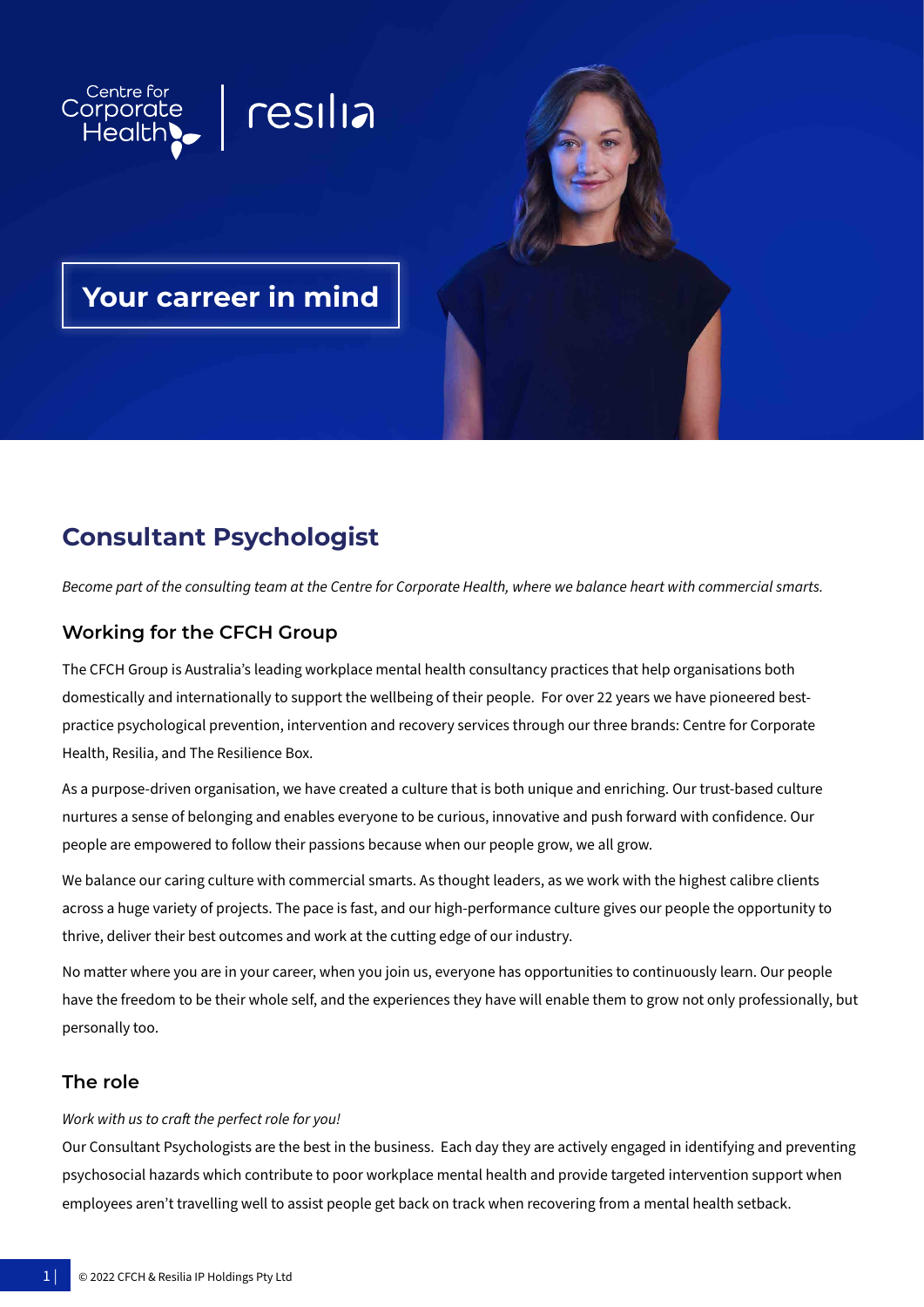As a Consultant Psychologist, you will join our expanding Centre for Corporate Health workplace mental health consulting team in either a full time, part time, or contract capacity to deliver a variety of core services including.

- Early intervention counselling support/ crisis support / coaching services
- Training and facilitation
- Assessment and consulting interventions

Your career will be nurtured by working with a strong and supportive team of well-respected industry leaders and subject matter experts.

You will have access to a broad range of consulting work with a host of top tier national and multinational organisations. We offer a flexible service delivery model of both office-based work and remote working.

#### **Key responsibilities**

- Undertake client work in the following areas:
- Early intervention corporate counselling for employees, people leaders, family members
- Wellbeing coaching
- Crisis support and safety planning
- Facilitating training programs face to face and virtually for a range of clients in areas of mental health, wellbeing, and resilience
- Consulting with clients in psychosocial risk reviews

### **Who will thrive in this role?**

We work to our client's pace, and in the corporate world, that's fast, so you will be someone that can actively manage a full calendar of consulting work. You'll be able to do this because your team is psychologically safe and work together to remain at the forefront of our industry. In our team, everyone is allowed to be heard and influence the direction and growth of our business.

You'll love working in a flat hierarchy where you are provided with ongoing support and mentoring.

If you crave purpose, flexibility, creativity, high standards and working within an agile team delivering excellence in consulting, this is the role for you.

#### **The role**

We are committed to focusing on our team's wellbeing just as we do our clients. As part of the Centre for Corporate Health team, you can expect great benefits including:

- Flexible work arrangements
- Paid parental leave program
- Birthday leave
- Purchase extra annual leave
- Professional development
- Health / Wellness programs